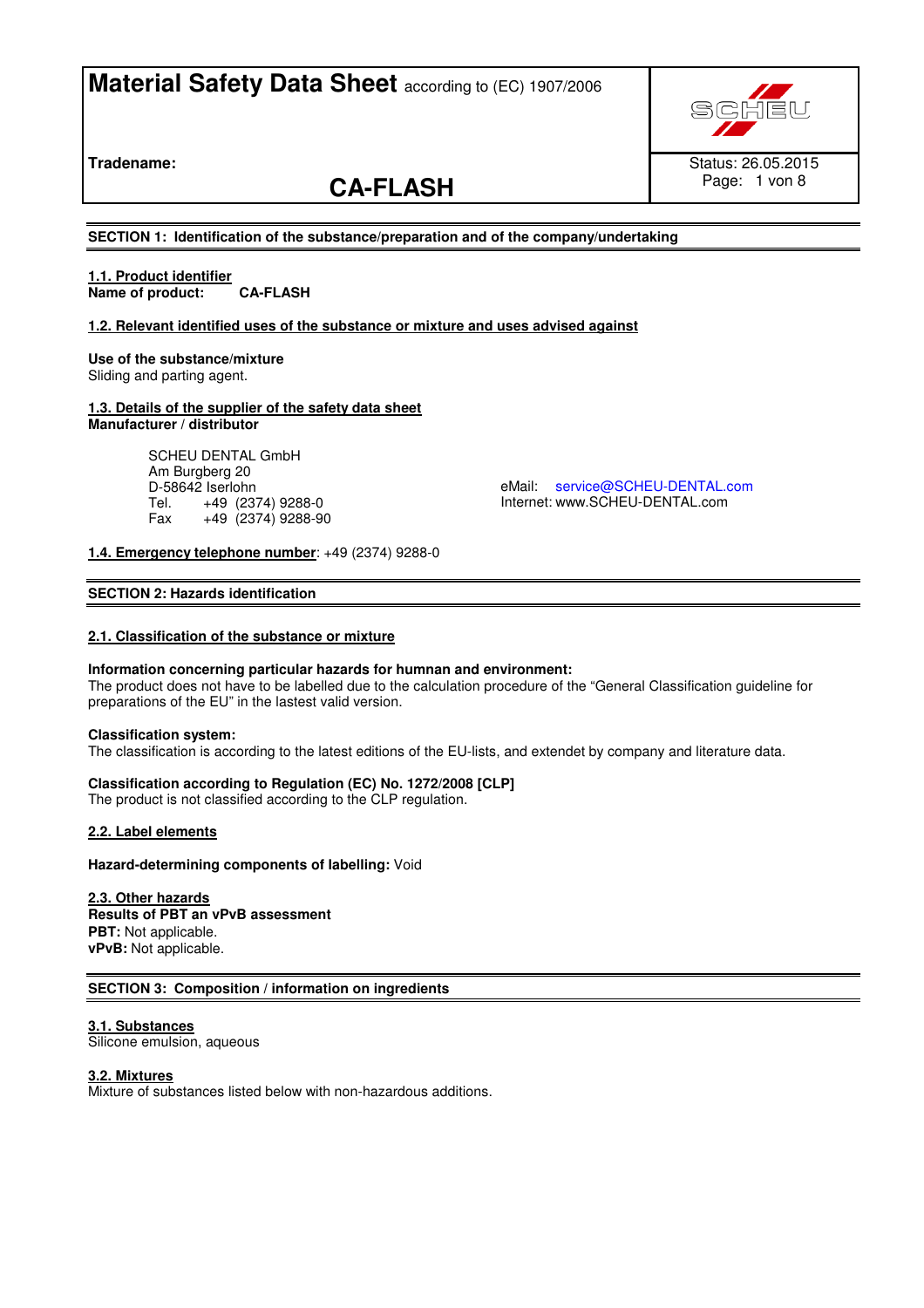

Status: 26.05.2015 Page: 2 von 8

**Tradename:** 

# **CA-FLASH**

## **Hazardous components**

| EC-No     | Chemical name                                                   | Quantity   |
|-----------|-----------------------------------------------------------------|------------|
| CAS-No.   | Classification according to Regulation (EC) No. 1272/2008 [CLP] |            |
| Index-No. |                                                                 |            |
| REACH-No. |                                                                 |            |
|           |                                                                 |            |
|           | Fettsäurealkohol, ethoxyliert                                   | $1 - 5 \%$ |
|           | Eye Irrit. 2, $H319$                                            |            |
|           |                                                                 |            |
|           |                                                                 |            |

## **Regulation (EC) No. 648/2004 on detergents / Labelling for contents** Not required.

### **Additional information**

For the wording of the listed risk phrases refer to section 16.

## **SECTION 4: First aid measures**

## **4.1. Description of first aid measures**

| <b>General Information:</b> | No special measures required.                                                    |
|-----------------------------|----------------------------------------------------------------------------------|
| After inhalation:           | No special measures required.                                                    |
| After contact with skin:    | Wash immediately with water and soap and rinse thoroughly.                       |
| After contact with eyes:    | Rinse opened eye for several minutes under running water. Then consult a doctor. |
| After ingestion:            | If symptoms persist consult a doctor.                                            |

## **4.2. Most important symptoms and effects, both acute and delayed**

No further relevant information available.

## **4.3. Indication of any immediate medical attention and special treatment needed**

No further relevant information available.

### **SECTION 5: Firefighting measures**

### **5.1. Extinguishing media**

### **Suitable extinguishing media**

CO2, powder or water spray. Fight larger fires with water spray or alcohol resistant foam. Use fire extinguishing methods suitable to surrounding conditions.

## **Unsuitable extinguishing media**

Not required

## **5.2. Special hazards arising from the substance or mixture**

In case of fire, the following can be released: Carbon monoxide (CO) Siliciumdioxide, traces of Formaldehyd and Carbonhydroxides.

### **5.3. Advice for firefighters**

## **Special protective equipment for fire fighters:**

Wear self-contained respiratory protective device.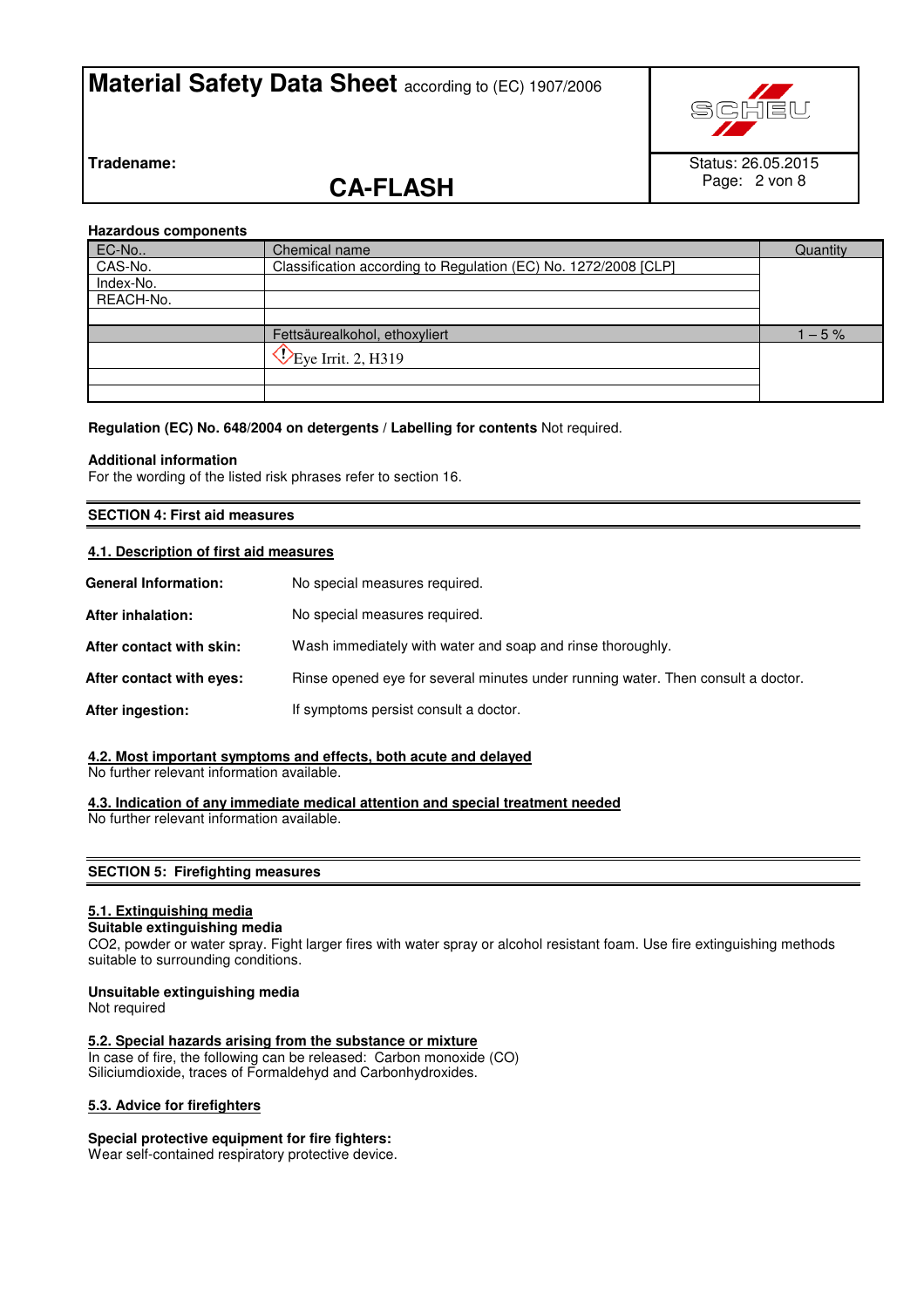**Tradename:** 

# **CA-FLASH**

### **SECTION 6: Accidental release measures**

### **6.1. Personal precautions, protective equipment and emergency procedures**

Not required.

## **6.2. Environmental precautions**

Do not allow to enter sewers/ surface or ground water.

### **6.3. Methods and material for containment and cleaning up**

Absorb with liquid-binding material (sand, diatomite, acid binders, universal binders, sawdust). Dispose contaminated material as waste according to item 13.

## **6.4. Reference to other sections**

Safe handling: see section 7 Personal protection equipment: see section 8 Disposal: see section 13

### **SECTION 7: Handling and Storage**

### **7.1. Precautions for safe handling**

**Advice on safe handling** 

No special measures required.

### **Advice on protection against fire and explosion**

No special measures required.

### **7.2. Conditions for safe storage, including any incompatibilities**

#### **Storage:**

**Requirements for storage rooms and vessels**  Store at ambient temperature. Keep receptacles tightly sealed.

**Information about storage in one common storage facility:**  Store away from oxidizing agents.

**Further information on storage conditions**  Protect from frost. Protect from heat and direct sunlight.

### **Storage class:**

**7.3. Specific end use(s)**  No further relevant information available.

## **Additional information about design of technical facilities.**

No further data; see item 7.

### **SECTION 8: Exposure controls / personal protection**

### **8.1. Control parameters**

### **Ingredients with limit values that require monitoring at the workplace:**

The product does not contain any relevant quantities of materials with critical values that have to be monitored at the workplace.

### **Additional information:**

The lists valid during the making were used as basis.



Status: 26.05.2015 Page: 3 von 8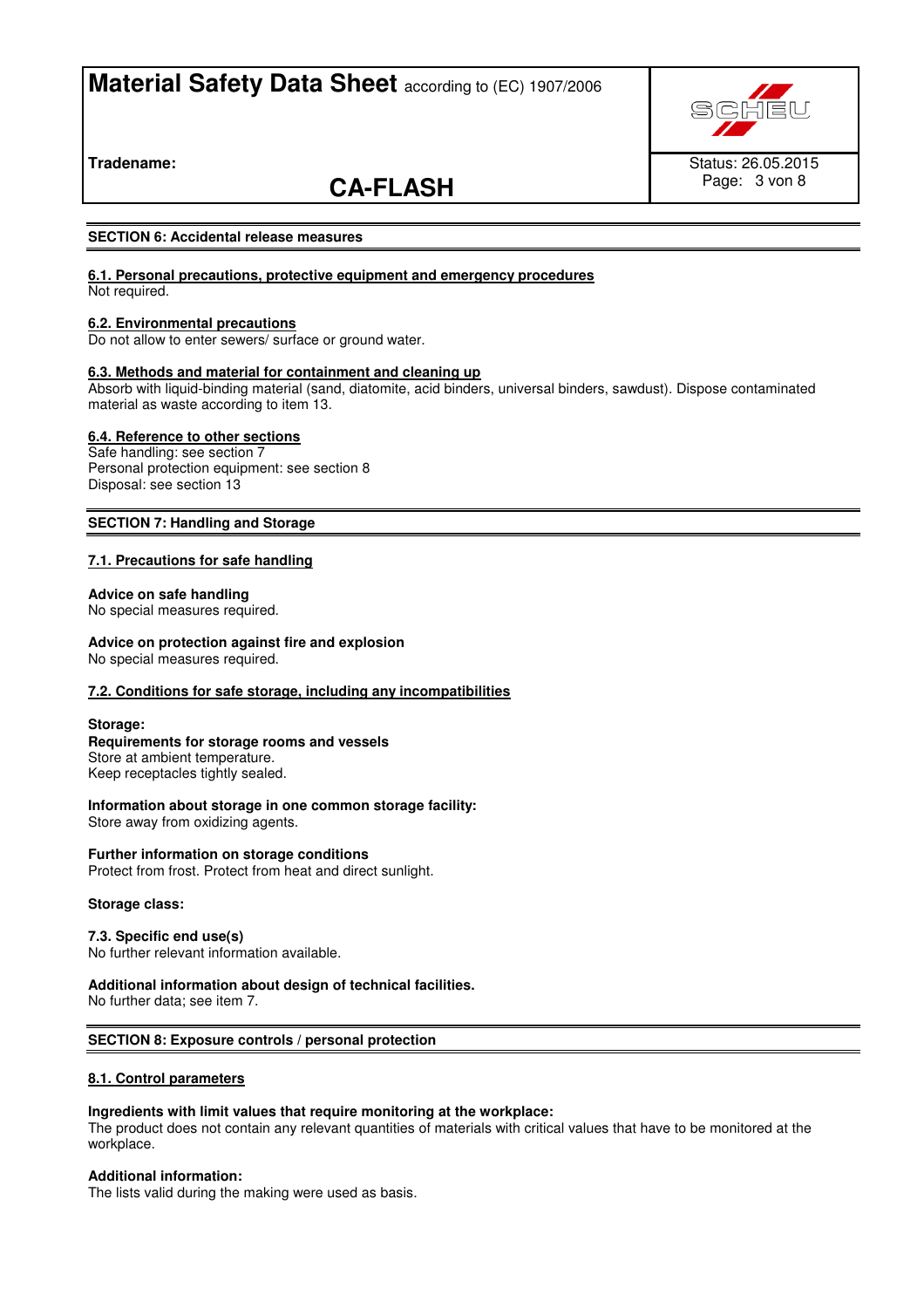**Tradename:** 

# **CA-FLASH**

## **8.2. Exposure controls**

### **Personal protective equipment:**

### **Protective and hygiene measures:**

The usual precautionary measures are to be adhered to when handling chemicals.

### **Respiratory protection**

Use suitable respiratory protective device only when aerosol or mist is formed. Filter A/P2 Use suitable respiratory protective device in case of insufficient ventilation.

### **Hand protection**

The glove material has to be impermeable and resistant to the product / the substance / the preparation. Due to missing tests no recommendation to the glove material can be given for the produkt/ the preparation/ the chemical mixture. Selection of the glove material on consideration of the penetration times, rates of diffusion and the degradation.

### **Material of gloves**

Is void.

The selection of the suitable gloves does not only depend on the material, but also on further marks of quality and varies from manufacturer to manufacturer. As the product is a preparation of several substances, the resistance of the glove material can not be calculated in advance and has therefore to be checked prior to the application.

### **Penetration time of glove material**

Is void.

The exact break through time has to be found out by the manufacturer of the protective gloves and has to be observed.

## **Eye/face protection**

Tightly sealed googles

### **Limitation and supervision of exposure into the environment**

No special precautions are necessary if used correctly.

### **SECTION 9: Physical and chemical properties**

### **9.1. Information on basic physical and chemical properties**

| <b>General Information</b>              |                                               |
|-----------------------------------------|-----------------------------------------------|
| Form:                                   | Fluid                                         |
| Colour:                                 | White                                         |
| Odour:                                  | Nearly odourless                              |
| <b>Odour threshold:</b>                 | Not determined.                               |
| pH-value at $20^{\circ}$ C              | 7                                             |
| Change in condition                     |                                               |
| <b>Melting point/Melting range:</b>     | Undetermined                                  |
| <b>Boiling point/Boiling range:</b>     | $100^{\circ}$ C                               |
| Flash point:                            | $>100$ °C                                     |
| Ignition temperature:                   |                                               |
| <b>Decomposition temperature:</b>       | Not determined.                               |
| Self-igniting:                          | Product is not self-igniting.                 |
| Danger of explosion:                    | Product does not present an explosion hazard. |
| <b>Explosion limits</b>                 |                                               |
| Lower:                                  | Not determined.                               |
| Upper:                                  | Not determined.                               |
| Vapour pressure at 20 °C:               | 23 hPa                                        |
| Density at $20^{\circ}$ C:              | 1 <sub>q/cm<sup>3</sup></sub>                 |
| <b>Relative density</b>                 | Not determined.                               |
| Vapour density                          | Not determined.                               |
| <b>Evaporation rate</b>                 | Not determined.                               |
| Solubility in / Miscibility with water: | Fully miscible.                               |
| <b>Segregation coefficient</b>          |                                               |
| (n-octanol/warer)                       | Not determined.                               |



Status: 26.05.2015 Page: 4 von 8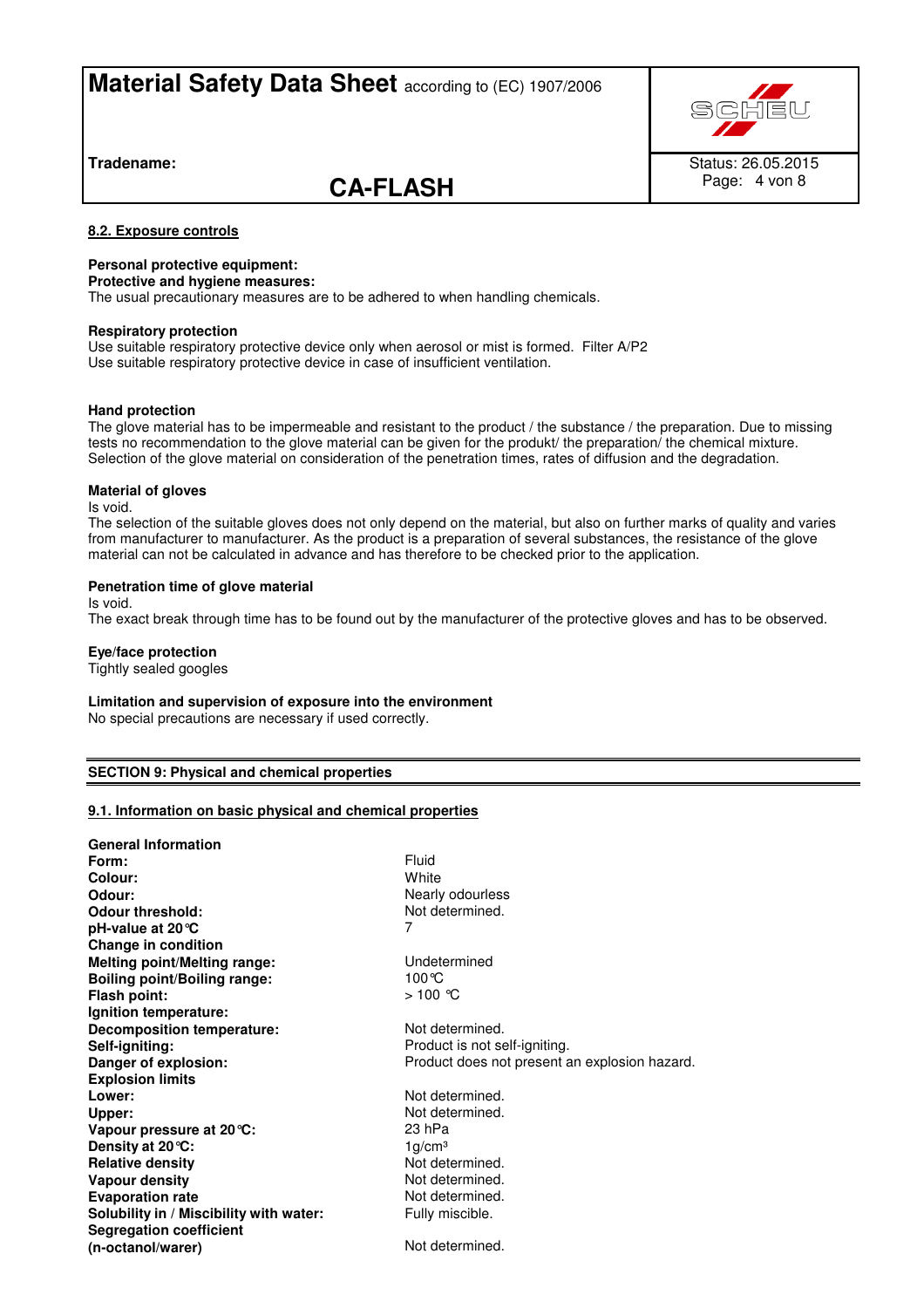

Status: 26.05.2015 Page: 5 von 8

**Tradename:** 

# **CA-FLASH**

**Viscosity: Dynamic: Not determined.**<br> **Not determined.**<br> **Not determined. Organic solvents:** 0.0 %<br> **Water:** 98.0 % **Water:** 98.0 %

**Not determined.** 0.0 %

### **9.2. Other information**

No further relevant information available.

## **SECTION 10: Stability and reactivity**

### **10.1. Reactivity**

### **10.2. Chemical stability**

Thermal decomposition / conditions to be avoided: No decomposition if used according to specifications.

### **10.3. Possibility of hazardous reactions**

No dangerous reactions known.

### **10.4. Conditions to avoid**

No further relevant information available.

#### **10.5. Incompatible materials**

Strong oxidizing agents.

## **10.6. Hazardous decomposition products**

Small quantities of formaldehyde may be formed. At temperatures above 150 °C.

### **SECTION 11: Toxicological Information**

### **11.1. Information on toxicological effects**

### **Acute toxicity**

**Primary irritant effect: Serious eye damage / irritaion On the skin:** No irritant effect. **On the eye:** No irritant effect.

## **Respiratory or skin sensitisation**

No sensitising effects known.

### **Additional toxicological information:**

The product is not subject to classification according to the calculation method of the General EU Classification Guidelines for Preparations as issued in the latest version. When used and handled according to specifications, the product does not have any harmful effects to our experience and the information provided to us.

Formaldehyde steams are injurious to health with air concentrations of less than 1 ppm with the inhalation and lead to provoking the eyes as well as the respiratory system.

## **CMR effects (carcinogenity, mutagenicity and toxicity for reproduction)**

Not applicable.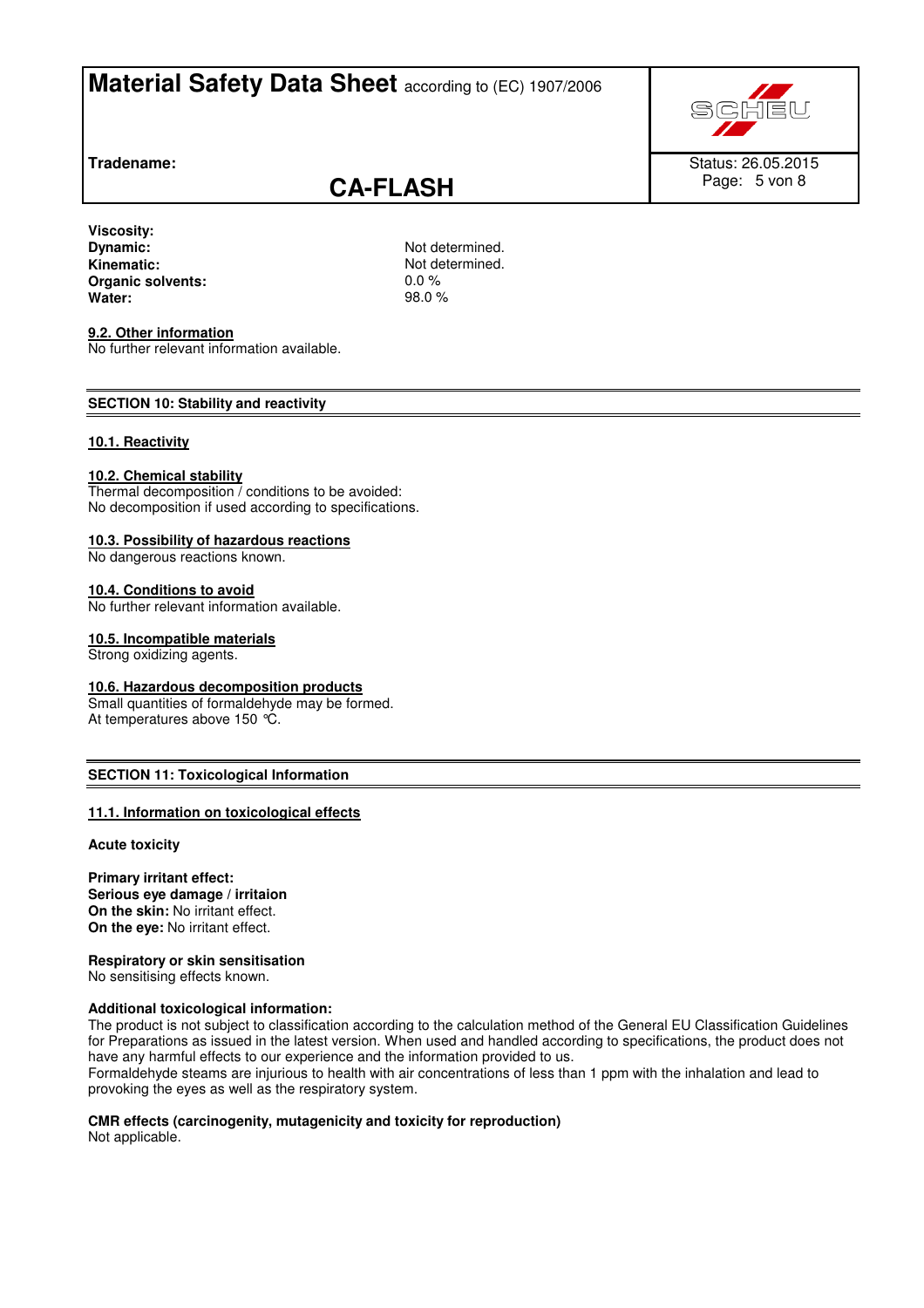**Tradename:** 

# **CA-FLASH**

## **SECTION 12: Ecological Information**

## **12.1. Toxicity**

**Aquatic toxicity:** 

No negative effects to water organisms.

### **12.2. Persistence and degradability**

Biodegradable. Easily removable from water.

### **12.3. Bioaccumulative potential**

No further relevant information available.

### **12.4. Mobility in soil**

No further relevant information available.

### **Additional ecological information:**

#### **General notes:**

Water hazard class 1 (German Regulation) (Self-assessment): slightly hazardous for water. Do not allow undiluted product or large quantities of it to reach ground water, water course or sewage system.

### **12.5. Results of PBT an vPvB assessment**

## **PBT:** Not applicable

**vPvB:** Not applicable

### **12.6. Other adverse effects**

No further relevant information available.

## **SECTION 13: Disposal considerations**

### **13.1. Waste treatment methods**

### **Recommendation**

Smaller quantities can be disposed of with household waste.

| 16 00 00 | WASTES NOT OTHERWISE SPECIFIED IN THE LIST                                  |
|----------|-----------------------------------------------------------------------------|
| 16 10 00 | Aqueous liquid wastes destined for off-site tretment                        |
| 16 10 02 | Aqueous liquid wastes other than tose mentioned in 16 10 01                 |
|          |                                                                             |
| 15 00 00 | WASTE PACKAGING; ABSORBENTS, WIPING CLOTHS, FILTER MATERIALS AND PROTECTIVE |
|          | CLOTHING NOT OTHERWISE SPECIFIED                                            |
| 15 01 00 | Packaging (including separately collected municipal packaging waste)        |
| 15 01 02 | Plastic packaging                                                           |

## **Uncleaned packaging:**

#### **Recommendation:**

Disposal must be made according to official regulations.

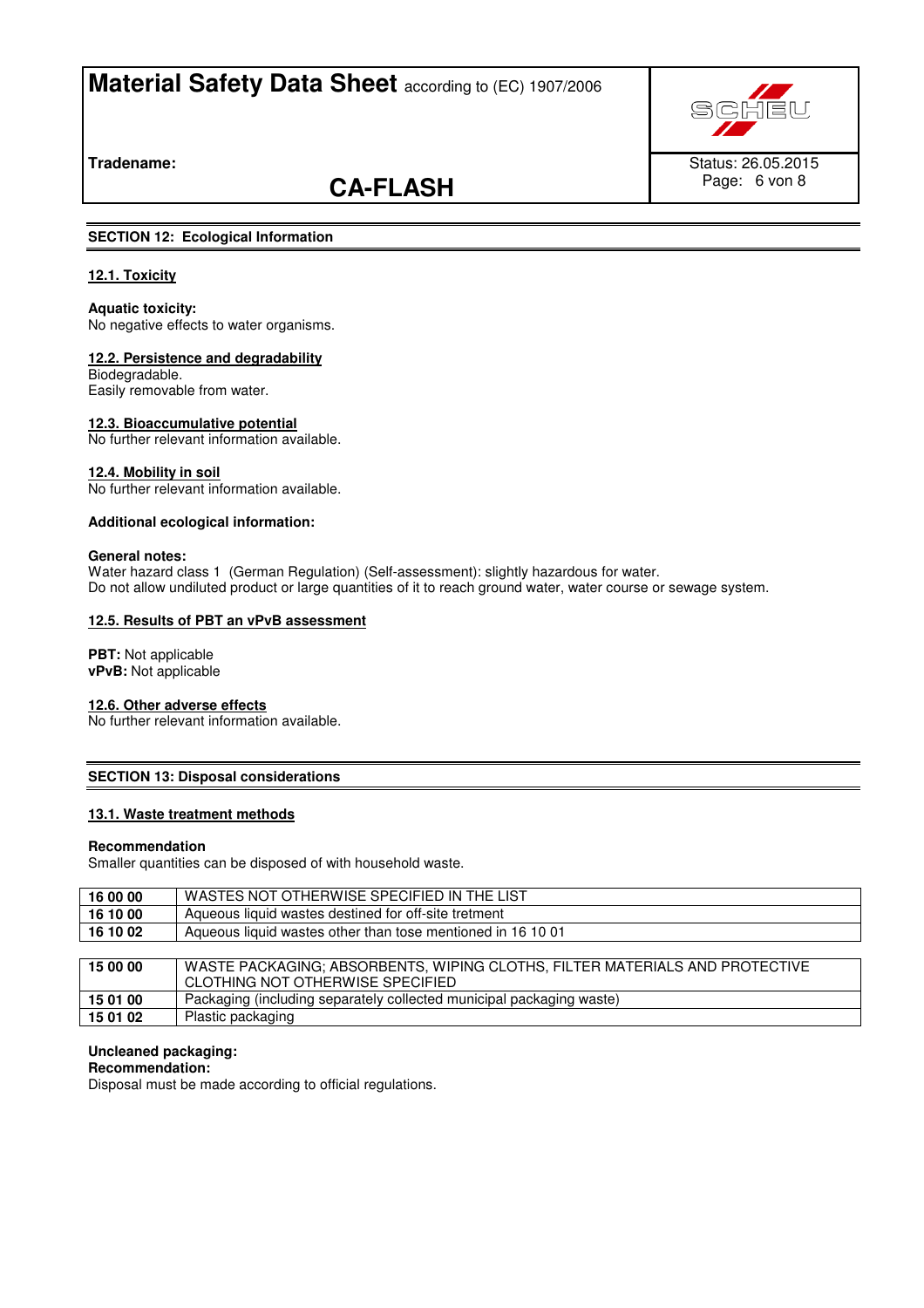**Tradename:** 



# **CA-FLASH**

**Section 14. Transport Information**

| Land transport (ADR/RID)                      |                                                           |
|-----------------------------------------------|-----------------------------------------------------------|
| 14.1. UN number:                              |                                                           |
| 14.2. UN proper shipping name:                |                                                           |
| 14.3. Transport hazard class(es):             |                                                           |
| 14.4. Packing group:                          |                                                           |
| Hazard label:                                 |                                                           |
| Classification code:                          | No hazardous material according to transport regulations. |
| Special Provisions:                           |                                                           |
| Limited quantity:                             |                                                           |
| Transport category:                           |                                                           |
| Hazard No:                                    |                                                           |
| Tunnel restriction code:                      |                                                           |
| Other applicable information (land transport) |                                                           |

## **Inland waterways transport (ADN)**

| 14.1. UN number:                  |                                                          |
|-----------------------------------|----------------------------------------------------------|
| 14.2. UN proper shipping name:    |                                                          |
| 14.3. Transport hazard class(es): |                                                          |
| 14.4. Packing group:              |                                                          |
| Hazard label:                     |                                                          |
| Classification code:              | No hazardous material according to transport regulations |
| <b>Spezial Provisions:</b>        |                                                          |
| Limited quantity:                 |                                                          |
| Other applicable information      |                                                          |
| (inland waterways transport)      |                                                          |

| Marine transport (IMDG)                          |                                                          |
|--------------------------------------------------|----------------------------------------------------------|
| 14.1. UN number:                                 |                                                          |
| 14.2. UN proper shipping name:                   |                                                          |
| 14.3. Transport hazard class(es):                |                                                          |
| 14.4. Packaging group:                           |                                                          |
| Hazard label:                                    |                                                          |
| Special Provisions::                             | No hazardous material according to transport regulations |
| Limited quantity:                                |                                                          |
| EmS:                                             |                                                          |
| Other applicable information (marine transport): |                                                          |
|                                                  |                                                          |

## **Air transport (ICAO)**

| 14.1. UN number:                             |                                                          |
|----------------------------------------------|----------------------------------------------------------|
| 14.2. UN proper shipping name:               |                                                          |
| 14.3. Transport hazard class(es):            |                                                          |
| 14.4. Packaging group:                       |                                                          |
| Hazard label:                                |                                                          |
| <b>Special Provisions:</b>                   | No hazardous material according to transport regulations |
| Limited quantity Passenger:                  |                                                          |
| IATA-packing instructions - Passenger:       |                                                          |
| IATA-max. quantity - Passenger:              |                                                          |
| IATA-packing instructions - Cargo:           |                                                          |
| IATA-max. quantitiy - Cargo:                 |                                                          |
| Other applicable information (air transport) |                                                          |
| Passenger-LQ:                                |                                                          |

## **14.5. Environmental hazards**

No

**14.6. Special precautions for user**  Not applicable.